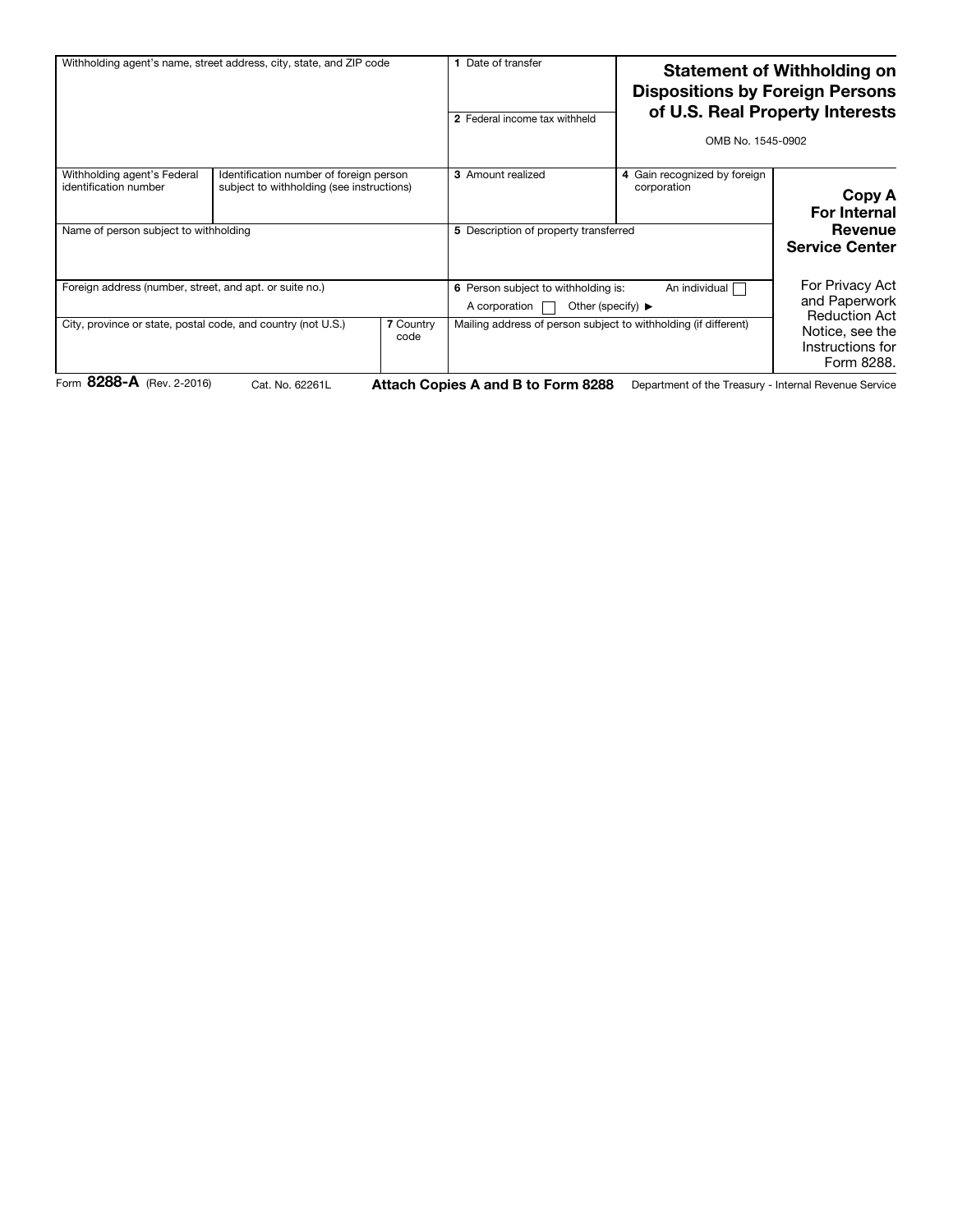| Withholding agent's name, street address, city, state, and ZIP code |                                                                                      | Date of transfer<br>2 Federal income tax withheld |                                                                                                                | <b>Statement of Withholding on</b><br><b>Dispositions by Foreign Persons</b><br>of U.S. Real Property Interests<br>OMB No. 1545-0902 |                                                                               |
|---------------------------------------------------------------------|--------------------------------------------------------------------------------------|---------------------------------------------------|----------------------------------------------------------------------------------------------------------------|--------------------------------------------------------------------------------------------------------------------------------------|-------------------------------------------------------------------------------|
| Withholding agent's Federal<br>identification number                | Identification number of foreign person<br>subject to withholding (see instructions) |                                                   | <b>3</b> Amount realized                                                                                       | 4 Gain recognized by foreign<br>corporation                                                                                          | Copy B<br>Send to<br><b>Internal</b>                                          |
| Name of person subject to withholding                               |                                                                                      |                                                   | 5 Description of property transferred                                                                          |                                                                                                                                      | Revenue<br><b>Service Center</b><br>(For Use by<br>Person                     |
| Foreign address (number, street, and apt. or suite no.)             |                                                                                      |                                                   | An individual<br>6 Person subject to withholding is:<br>Other (specify) $\blacktriangleright$<br>A corporation |                                                                                                                                      | <b>Subject to</b><br>Withholding)                                             |
| City, province or state, postal code, and country (not U.S.)        |                                                                                      | <b>7 Country</b><br>code                          |                                                                                                                | Mailing address of person subject to withholding (if different)                                                                      | This information is<br>being furnished to<br>the Internal<br>Revenue Service. |

Form 8288-A (Rev. 2-2016)

Department of the Treasury - Internal Revenue Service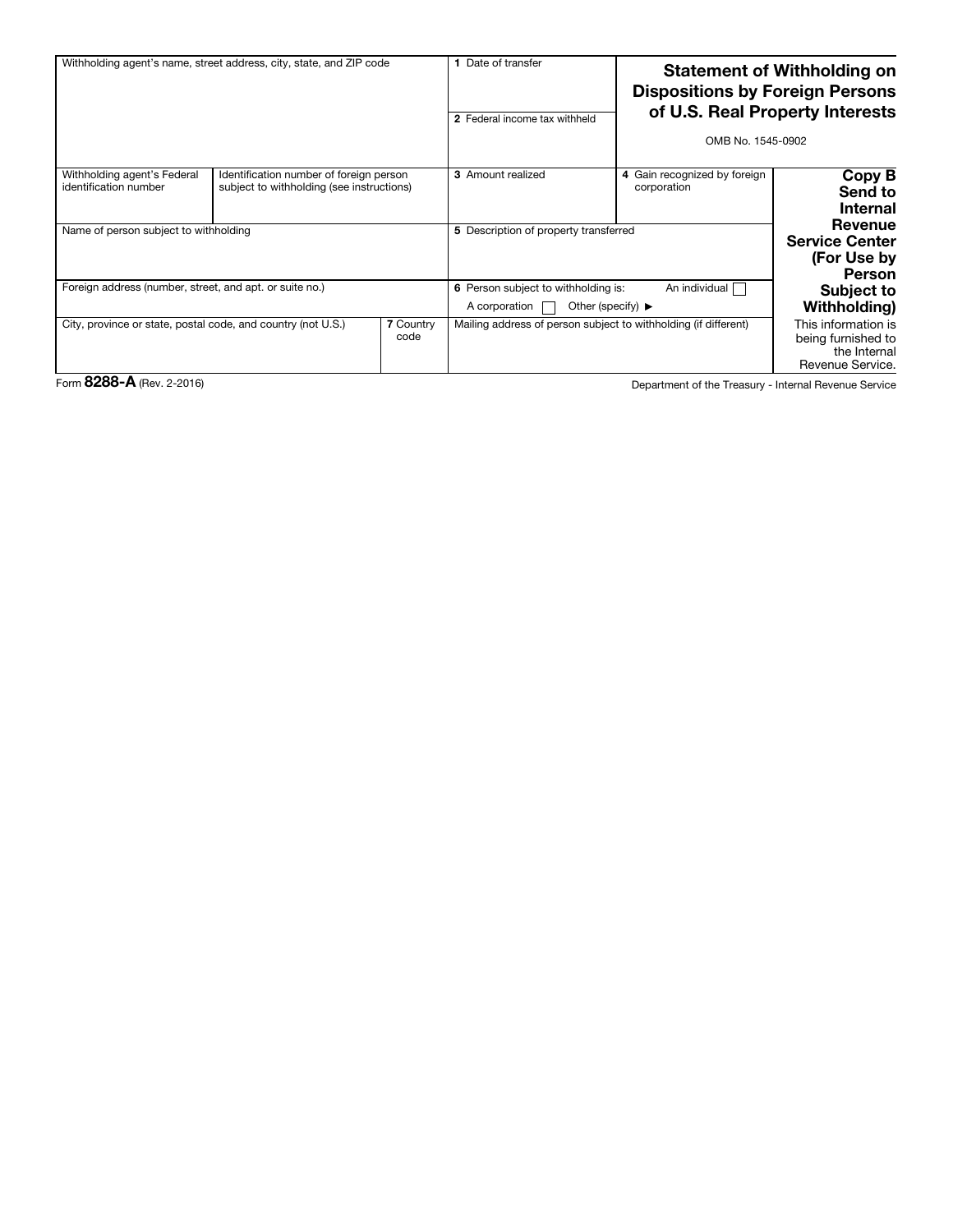## Instructions for the Person Subject to **Withholding**

Generally, if you are a foreign person that disposes of real property located in the United States as seller or transferor, the buyer or other transferee must withhold 15% of the amount realized. Certain foreign interest holders that are beneficiaries or shareholders are subject to federal income tax withholding at a rate of 35%.

You must file a U.S. tax return (Form 1040NR, 1041, 1065, 1065-B, or 1120-F) to report the sale or other disposition as effectively connected with the conduct of a trade or business in the United States. To receive credit for any federal income tax withheld shown in box 2, attach Form 8288-A to your tax return, unless you make a request for early refund. Foreign partnerships, other than publicly traded partnerships, should report the withholding on Form 8804, Annual Return for Partnership Withholding Tax (Section 1446), and attach Form 8288-A. Publicly traded partnerships, and nominees of such partnerships, should use Forms 1042 and 1042-S to report the withholding. See Pub. 515, Withholding of Tax on Nonresident Aliens and Foreign Entities, and Pub. 519, U.S. Tax Guide for Aliens, for more information.

If the amount shown in box 2 is greater than your maximum tax liability, you may apply for an early refund. However, you must still file your tax return when due. To apply for an early refund, you must first get a withholding certificate. No particular form is required for an application for early refund, but it must include the following information in separate paragraphs numbered as shown below:

1. Your name, address, and U.S. taxpayer identification number;

2. The amount required to be withheld as stated in the withholding certificate issued by the IRS;

3. The amount withheld shown in box 2 (attach a copy of this Form 8288-A); and

4. The amount to be refunded.

Send your application for a withholding certificate and/or application for early refund to Ogden Service Center, P.O. Box 409101, Ogden, UT 84409.

See Pub. 515 and Form 8288-B, Application for Withholding Certificate for Dispositions by Foreign Persons of U.S. Real Property Interests, for information about withholding certificates.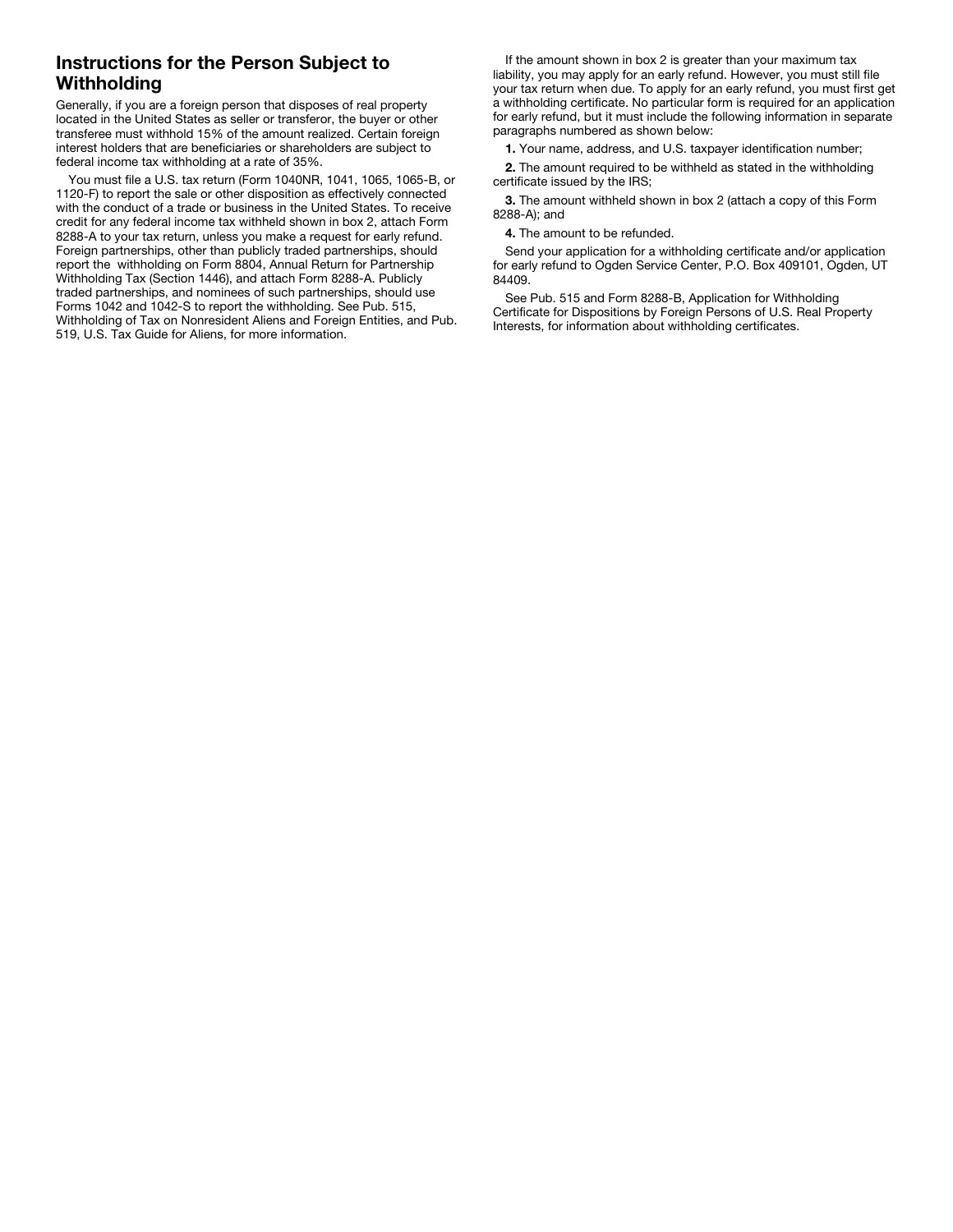| Withholding agent's name, street address, city, state, and ZIP code                                                                                 |                                                                                      |  | Date of transfer<br>2 Federal income tax withheld                                                                                                                                   | <b>Statement of Withholding on</b><br><b>Dispositions by Foreign Persons</b><br>of U.S. Real Property Interests<br>OMB No. 1545-0902 |                                                                                                               |  |
|-----------------------------------------------------------------------------------------------------------------------------------------------------|--------------------------------------------------------------------------------------|--|-------------------------------------------------------------------------------------------------------------------------------------------------------------------------------------|--------------------------------------------------------------------------------------------------------------------------------------|---------------------------------------------------------------------------------------------------------------|--|
| Withholding agent's Federal<br>identification number<br>Name of person subject to withholding                                                       | Identification number of foreign person<br>subject to withholding (see instructions) |  | 3 Amount realized<br>5 Description of property transferred                                                                                                                          | 4 Gain recognized by foreign<br>corporation                                                                                          | Copy C<br>For<br>Withholding<br>Agent                                                                         |  |
| Foreign address (number, street, and apt. or suite no.)<br>City, province or state, postal code, and country (not U.S.)<br><b>7 Country</b><br>code |                                                                                      |  | An individual [<br>6 Person subject to withholding is:<br>Other (specify) $\blacktriangleright$<br>A corporation<br>Mailing address of person subject to withholding (if different) |                                                                                                                                      | For Privacy Act<br>and Paperwork<br><b>Reduction Act</b><br>Notice, see the<br>Instructions for<br>Form 8288. |  |
| Form 8288-A (Rev. 2-2016)<br>Keep for your records<br>Department of the Treasury - Internal Revenue Service                                         |                                                                                      |  |                                                                                                                                                                                     |                                                                                                                                      |                                                                                                               |  |